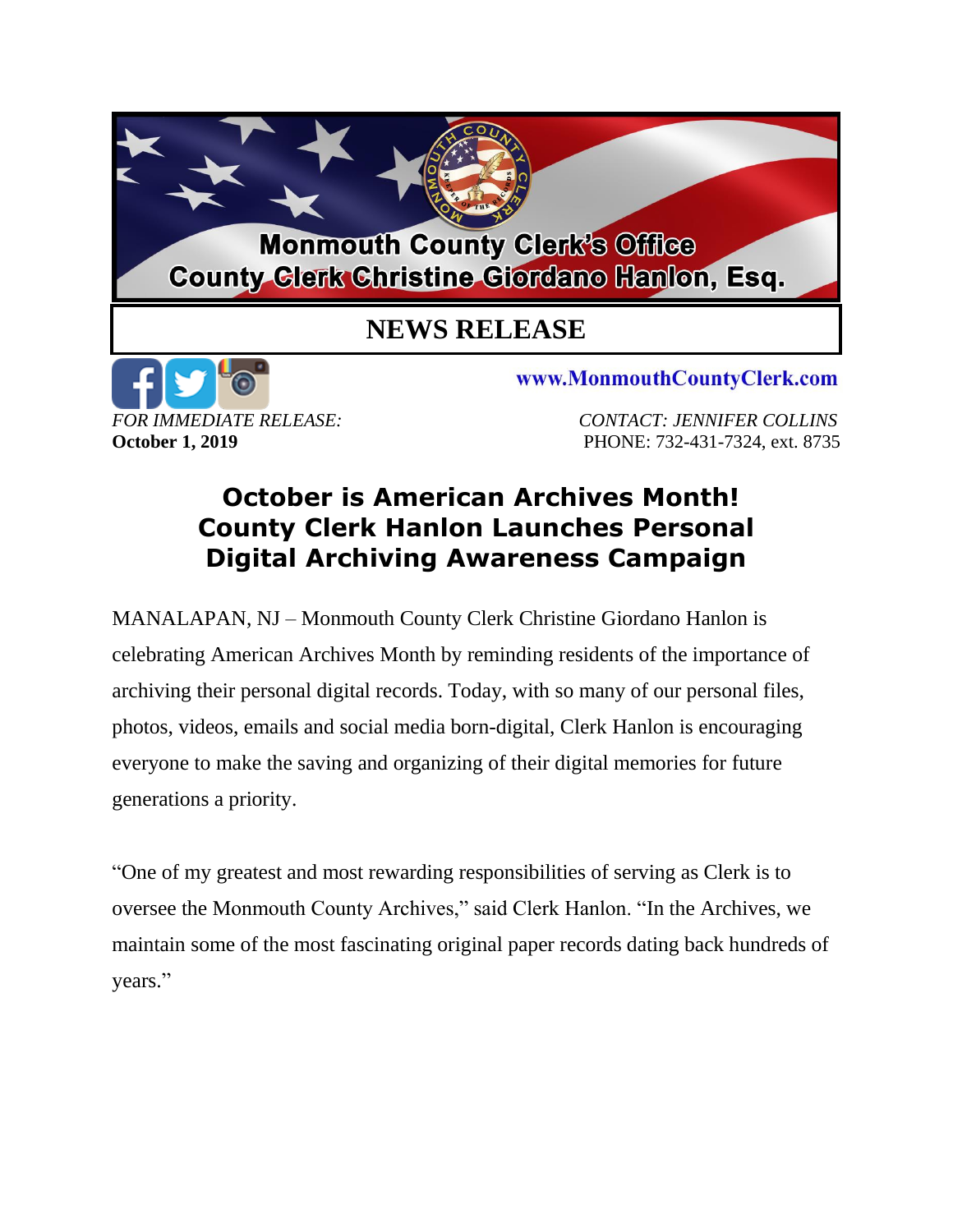"But it is now critical that we turn our attention to archiving records that are borndigital, so that future generations can have access to the digital records we create now," said Clerk Hanlon.

During American Archives Month, continuing all the way until International Digital Archiving Day on Nov. 7, Clerk Hanlon will highlight different aspects of personal digital archiving through weekly posts on the Monmouth County Clerk's Office Facebook, Twitter, and Instagram social media pages.

Each weekly post and video will provide information and tips about starting the preservation process of your personal records, video, and photographs, based on the Library of Congress digital preservation recommendations. Individuals can engage with Clerk Hanlon's social media campaign by using the hashtag #SaveYourStuff and tagging the Monmouth County Clerk's Office accounts.

"Digital photographs, emails, social media posts, and electronic documents require special care and organization to keep them usable and viewable for years to come," said Clerk Hanlon. "I encourage everyone to take the necessary steps to archive their own digital content."

American Archives Month is designated by the Society of American Archivists to highlight the work of archivists nationwide to preserve our country's history. Under the direction of County Clerk Christine Giordano Hanlon, the Monmouth County Archives preserves millions of records of historical significance dating back to 1665.

To view Clerk Hanlon's Digital Preservation Campaign online, please follow the Monmouth County Clerk's Office on Facebook at [www.Facebook.com/MonmouthCountyClerk,](http://www.facebook.com/MonmouthCountyClerk) Twitter at